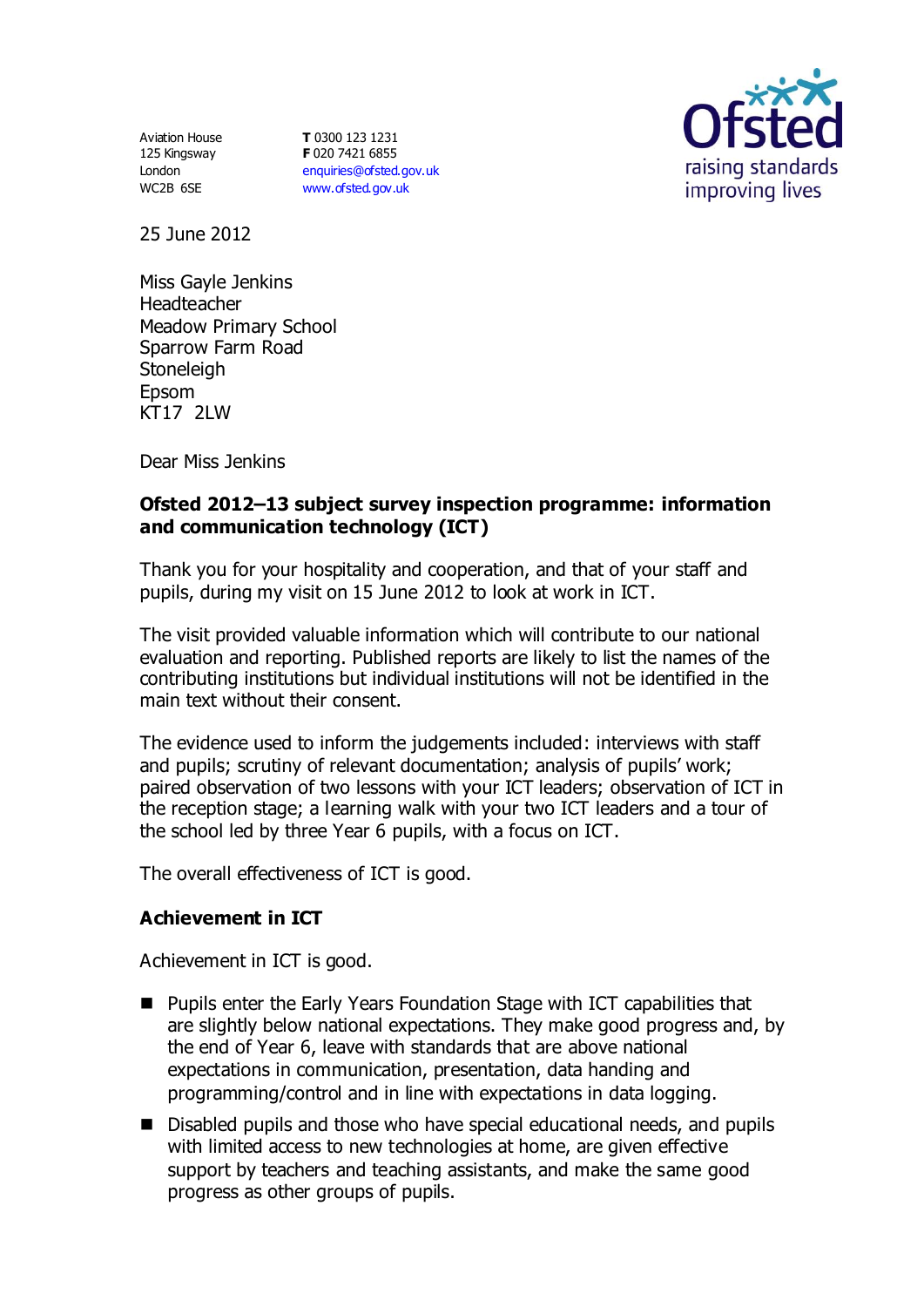**Pupils' behaviour when using ICT is good overall and, by Year 6,** outstanding. Lesson observations and discussions with pupils indicate that they are extremely positive about ICT and fully embrace new technologies. Pupils spoken to described ICT as being 'exciting' and 'inspiring'.

# **Quality of teaching in ICT**

The quality of teaching in ICT is good.

- Teachers have excellent subject knowledge because of well-planned and well-focused subject-specific training. They are given good support in lessons by well-informed teaching assistants. As a result, pupils are now making good progress in lessons and over time.
- Teachers and teaching assistants use questions effectively to give immediate feedback and to move pupils forward in their learning. The learning objectives and success criteria of lessons are shared with pupils, as well as the 'learning journey' of a sequence of lessons. Although pupils self- and peer-assess at the end of a lesson, they do not have a clear understanding of their next steps for learning and their individual targets for ICT.
- Activities are well planned and challenging and put learning into a context. For example, Year 1 pupils use an art program to draw objects and shapes to be found at the seaside, as part of a 'History of the seaside' topic. Year 6 pupils research the history of Olympic sports to produce information pages for the school's learning platform.
- The relationships between staff and pupils are excellent. Teachers and support staff have high expectations and lessons are a positive and enjoyable experience for pupils.

# **Quality of the curriculum in ICT**

The quality of the curriculum in ICT is good.

- All pupils receive their entitlement to the statutory ICT National Curriculum. A particular strength is the use of a freeware program to develop pupils' understanding of control. Many Year 6 pupils have been enthused by the program and use it at home, to continue to further develop their instructional and programming skills.
- **Effective links are being developed between ICT and a range of subjects,** and these are having a positive impact on pupils' achievement.
- The school's learning platform is used well by pupils, parents, staff and governors, to support pupils' learning at school and at home.
- **Pupils with limited or no access to new technologies at home have regular** opportunities to use school resources in the Key Stage 1 ICT club, the school's homework club and the before and after school clubs.
- $\blacksquare$  The school places a high priority on keeping pupils safe when using new technologies. By Year 2, pupils have a sound understanding of how to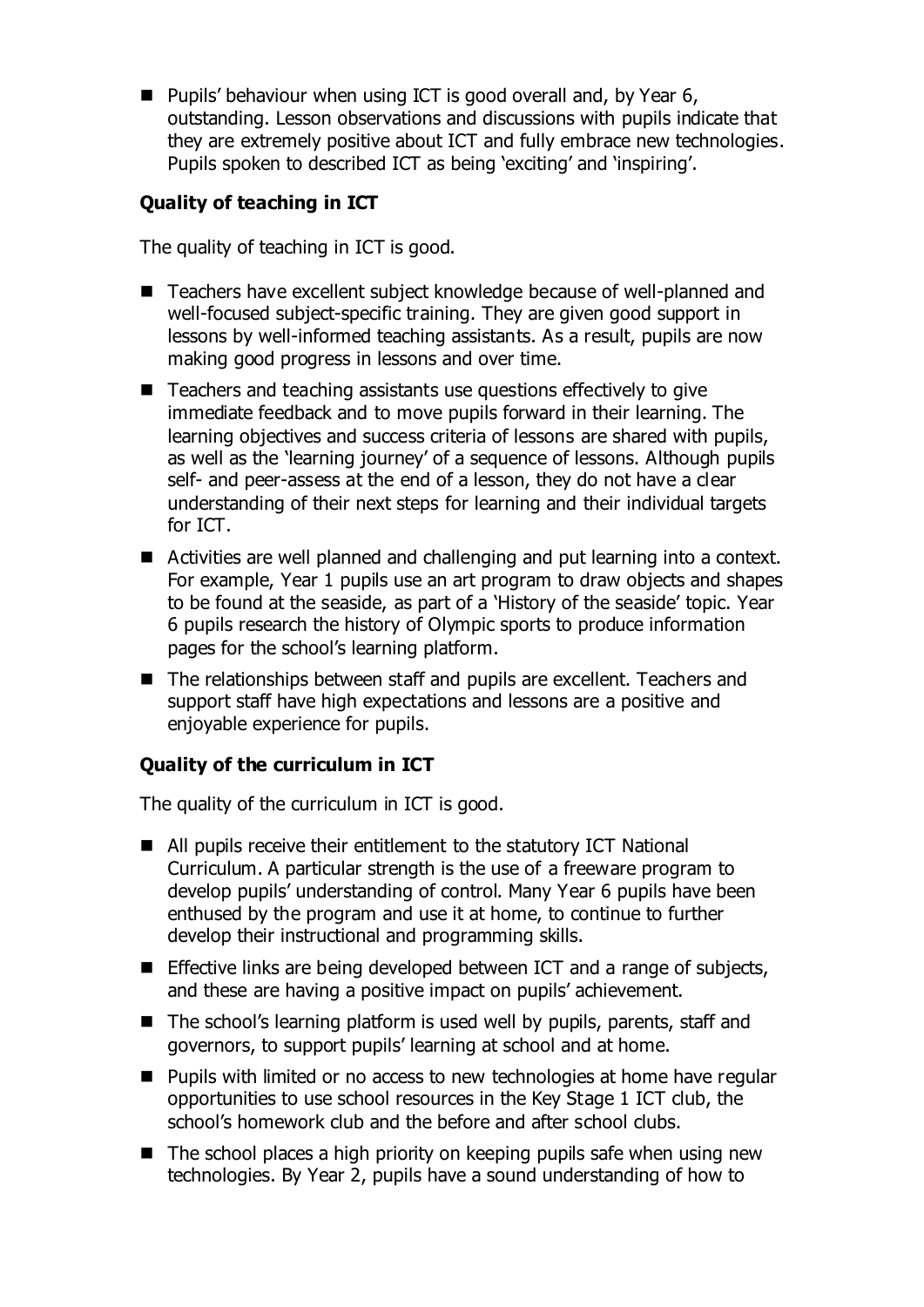keep safe. By Year 6, they have a good understanding of how to keep safe.

# **Effectiveness of leadership and management in ICT**

The effectiveness of leadership and management in ICT is good.

- Following the amalgamation of the infant and junior schools, the school has focused on raising standards in English and mathematics. Since September 2011, the profile of ICT has been raised following the appointment of two new subject leaders. ICT is the focus of improvement for 2011–2012.
- $\blacksquare$  The two subject leaders work very well together and have had a very positive impact on the subject in a relatively short period of time. They have ensured that the vision for ICT is understood by pupils, staff, parents and governors. As a result, standards are rapidly rising.
- Regular staff training ensures that teachers and teaching assistants are well informed of new initiatives, such as the development of the learning platform and the introduction of new tracking and assessment procedures. Technical support is good and ensures that systems are safe and reliable.
- $\blacksquare$  The governing body is very supportive of the developments in ICT and of the on-going financial investment required. For example, a range of tablet computers has been purchased and is being evaluated before more are purchased. A new server is being installed, to bring together what has been two separate networks for the two schools now amalgamated.
- Meetings for parents have been held to discuss how to access and use the learning platform and how to keep their children safe when using new technologies at home.
- Self-evaluation is accurate and the school has a good capacity to improve further.

# **Areas for improvement, which we discussed, include:**

- embedding and evaluating the new assessment procedures so that:
	- pupils' progress can be accurately monitored in all strands of the ICT curriculum
	- $-$  pupils are aware of their individual targets for improvement.

I hope that these observations are useful as you continue to develop ICT in the school.

As explained previously, a copy of this letter will be published on the Ofsted website. It may be used to inform decisions about any future inspection.

Yours sincerely

# **Anthony Green**